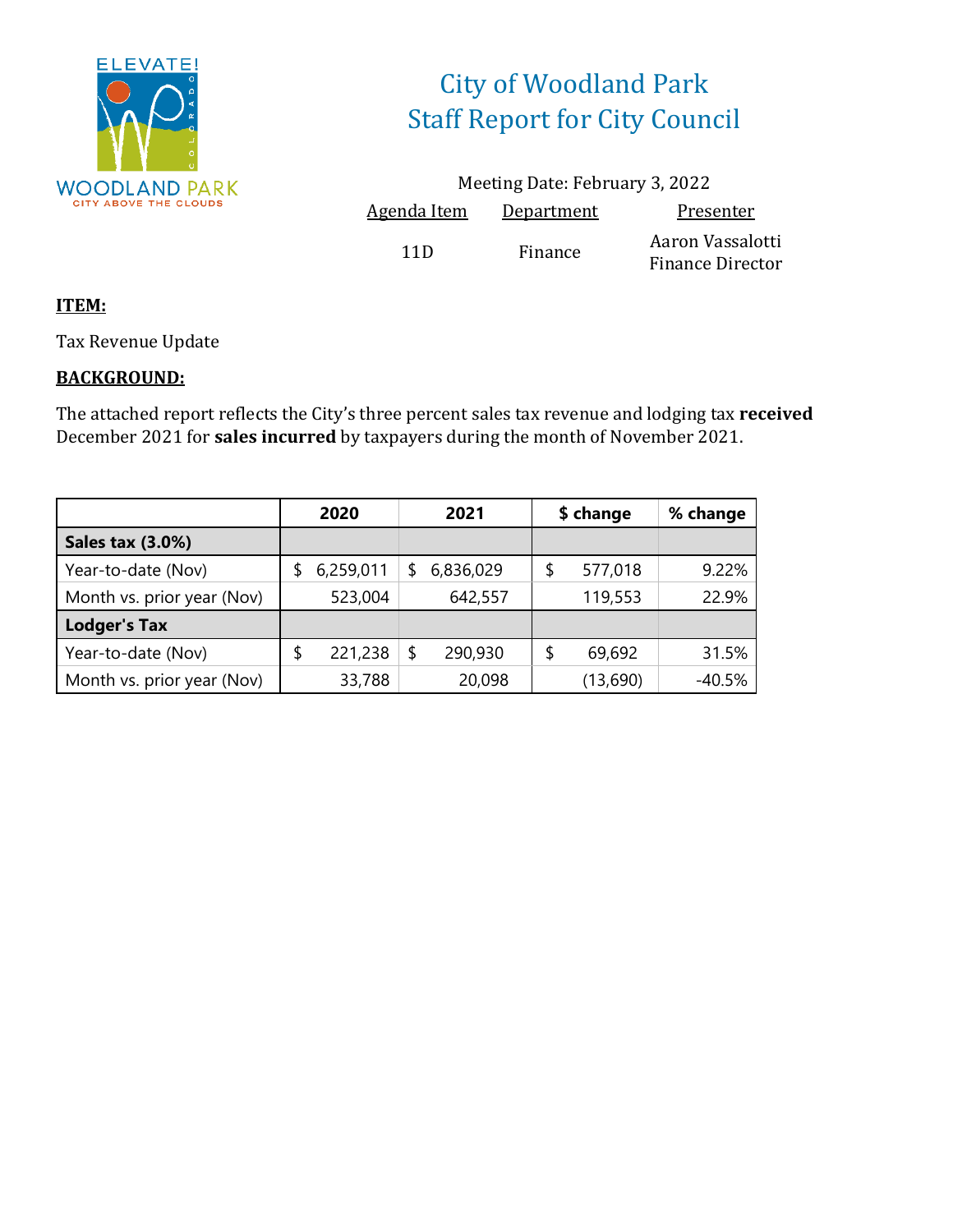### City of Woodland Park Sales Tax Collections2018-2021



**Note: August 2021 had a one-time refund of \$88.9k to Walmart**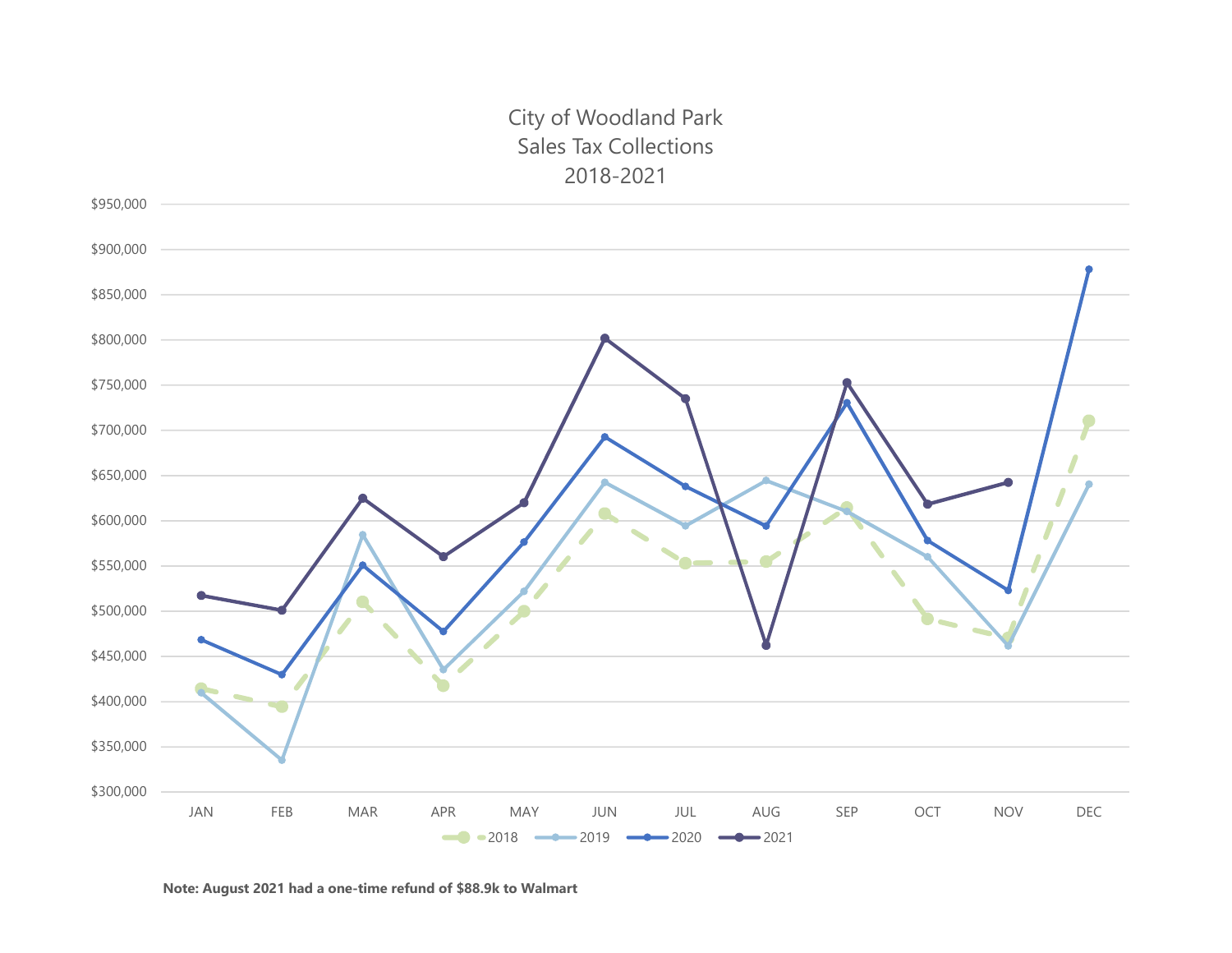### City of Woodland Park Sales Tax Collections 10-year history



**Note: August 2021 had a one-time refund of \$88.9k to Walmart**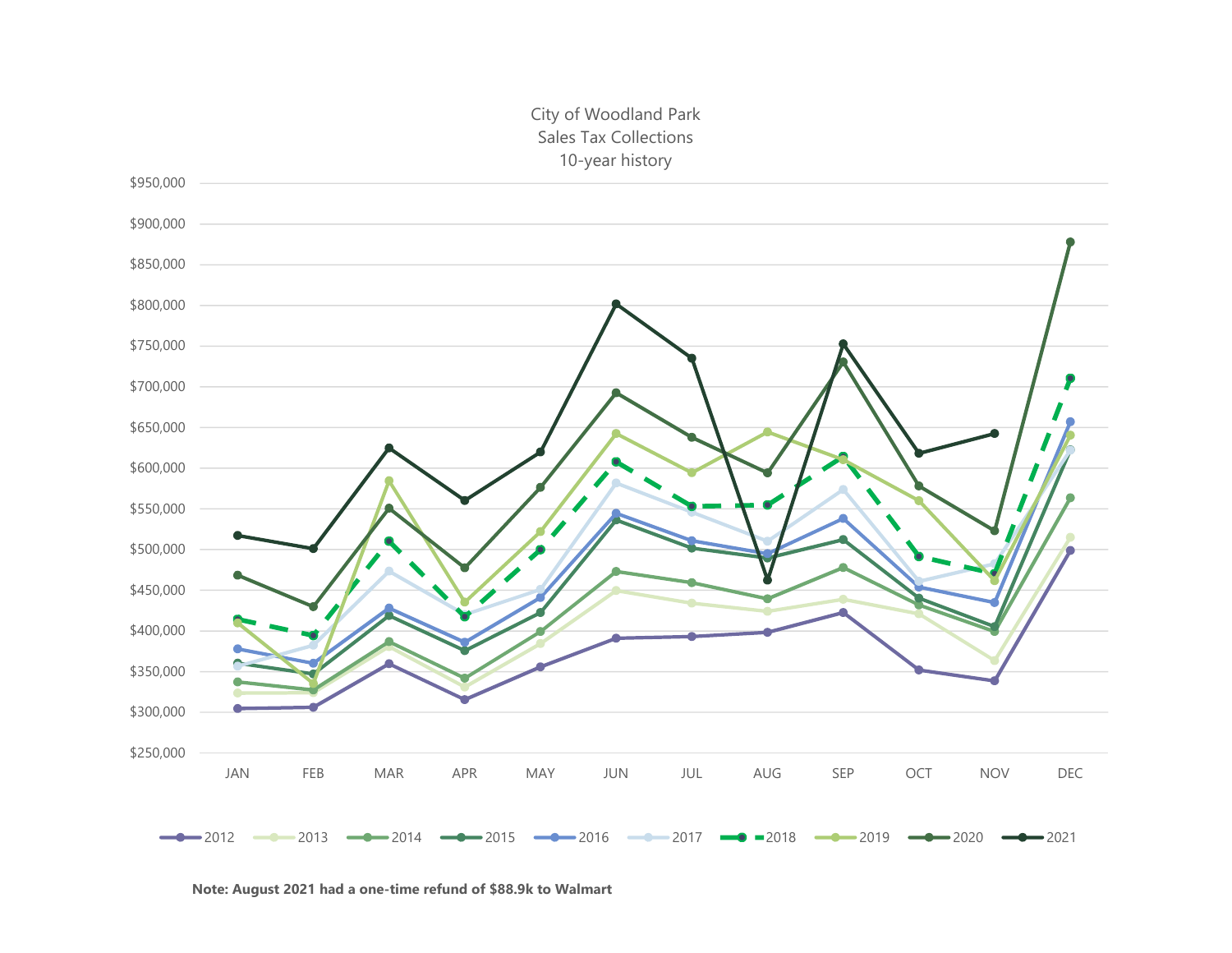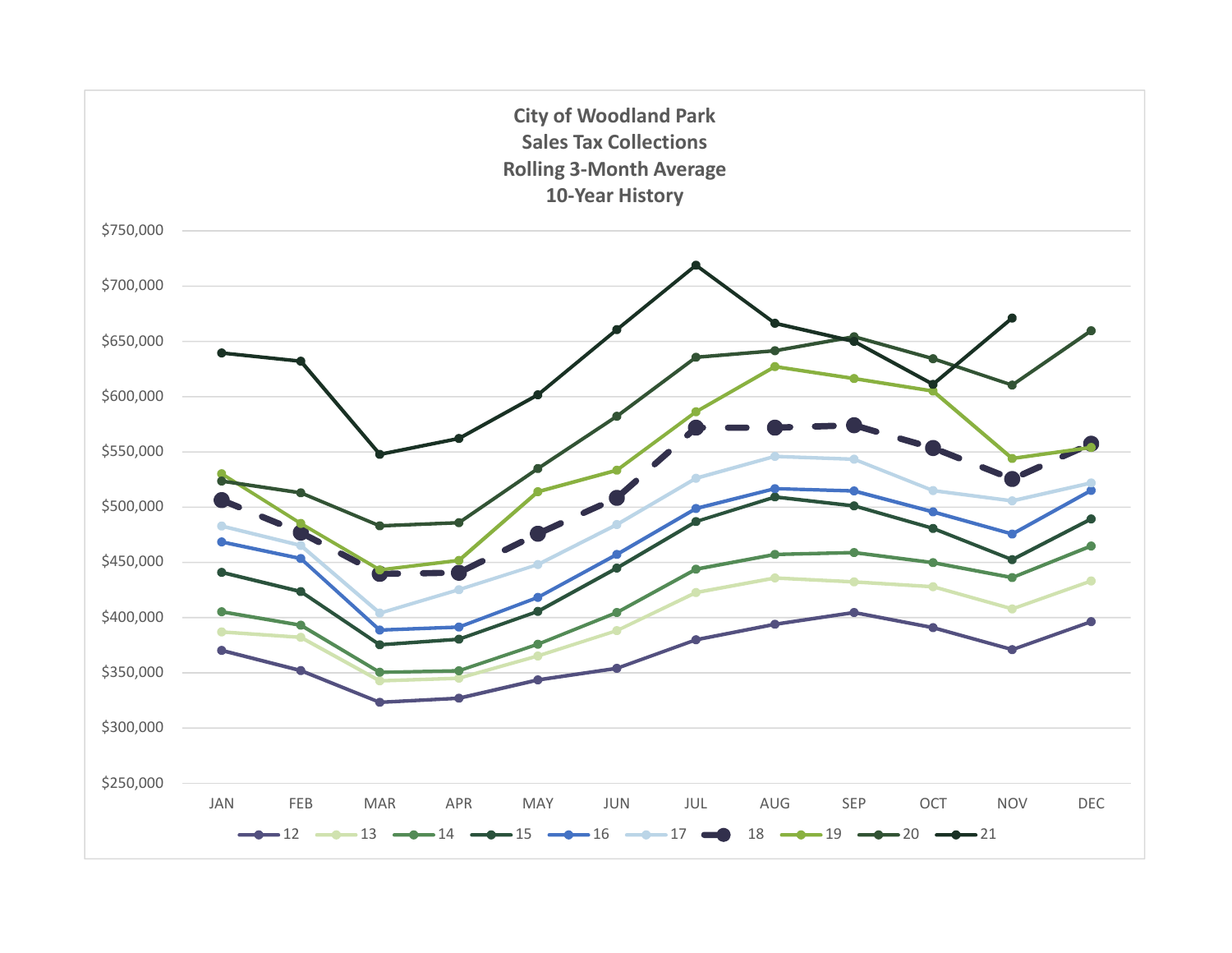## City of Woodland Park Lodging Tax Collections 10-Year History

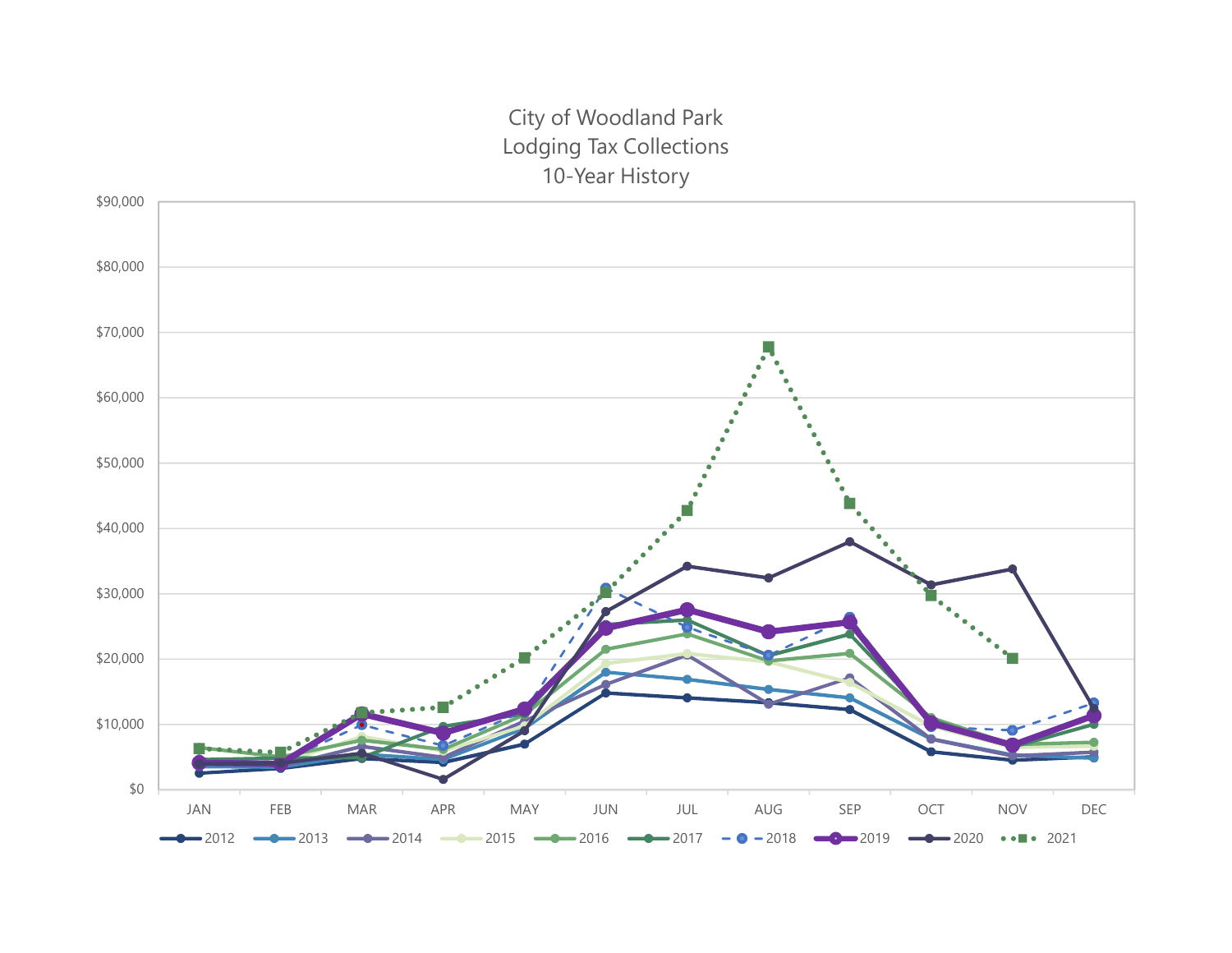|               | 2012        | 2013           | 2014             | 2015             | 2016             | 2017        | 2018           | 2019            | 2020            |     | 2021        |
|---------------|-------------|----------------|------------------|------------------|------------------|-------------|----------------|-----------------|-----------------|-----|-------------|
| <b>JAN</b>    | \$304,571   | \$323,621      | \$337,313        | \$360,348        | \$377,888        | \$356,613   | \$414,283      | \$409,798       | $$468,475$ \$   |     | 517,293     |
| <b>FEB</b>    | \$306,084   | \$324,061      | \$327,397        | \$347,055        | \$360,223        | \$382,348   | \$394,349      | \$335,333       | $$429,745$ \$   |     | 501,107     |
| <b>MAR</b>    | \$359,606   | \$380,656      | \$386,803        | \$418,812        | \$428,017        | \$473,419   | \$510,278      | \$584,507       | $$550,768$ \$   |     | 624,863     |
| <b>APR</b>    | \$315,526   | \$330,983      | \$341,810        | \$375,666        | \$386,018        | \$420,061   | \$417,470      | \$435,343       | $$477,439$ \$   |     | 560,228     |
| <b>MAY</b>    | \$355,773   | \$384,380      | \$399,190        | \$422,517        | \$440,998        | \$450,957   | \$499,858      | \$522,008       | $$576,357$ \$   |     | 619,873     |
| <b>JUN</b>    | \$390,974   | \$449,547      | \$473,013        | \$536,339        | \$544,496        | \$581,725   | \$607,795      | \$642,569       | $$692,663$ \$   |     | 801,844     |
| <b>JUL</b>    | \$393,039   | \$434,105      | \$459,243        | \$501,712        | \$510,770        | \$545,874   | \$553,063      | \$594,348       | $$637,881$ \$   |     | 735,042     |
| <b>AUG</b>    | \$398,219   | \$424,025      | \$439,395        | \$489,560        | \$494,905        | \$510,191   | \$554,799      | \$644,473       | $$594,142$ \$   |     | 462,311     |
| <b>SEP</b>    | \$422,565   | \$438,862      | \$477,853        | \$512,221        | \$538,141        | \$573,766   | \$614,404      | \$610,360       | $$730,476$ \$   |     | 752,688     |
| <b>OCT</b>    | \$351,905   | \$421,024      | \$431,819        | \$440,193        | \$453,849        | \$460,952   | \$491,494      | \$560,010       | $$578,061$ \$   |     | 618,223     |
| <b>NOV</b>    | \$338,598   | \$363,458      | \$399,206        | \$405,197        | \$434,807        | \$482,500   | \$470,367      | \$461,604       | $$523,004$ \$   |     | 642,557     |
| <b>DEC</b>    | \$498,801   | \$514,984      | \$563,532        | \$622,513        | \$657,016        | \$622,098   | \$710,516      | \$640,506       | \$877,951       |     |             |
| <b>TOTALS</b> | \$4,435,661 | \$4,789,706    | \$5,036,574      | \$5,432,133      | \$5,627,128      | \$5,860,504 | \$6,238,675    | \$6,440,861     | \$7,136,962     | \$  | 6,836,029   |
|               |             |                |                  |                  |                  |             |                |                 |                 |     |             |
| 1% amount     | \$1,478,554 | \$1,596,569    | \$1,678,858      | \$1,810,711      | \$1,875,709      | \$1,953,501 | \$2,079,558    | \$2,146,954     | \$2,378,987     |     | \$2,278,676 |
|               |             |                |                  |                  |                  |             |                |                 |                 |     |             |
| 2% amount     | 2,957,107   | Ś<br>3,193,137 | -\$<br>3,357,716 | -\$<br>3,621,422 | -\$<br>3,751,419 | 3,907,003   | 4,159,117<br>S | Ŝ.<br>4,293,907 | S.<br>4,757,975 | -\$ | 4,557,353   |

Annual 3% Sales Tax Collection 10-Year History by Month (does not include the City's 1.09% sales tax for RE-2)